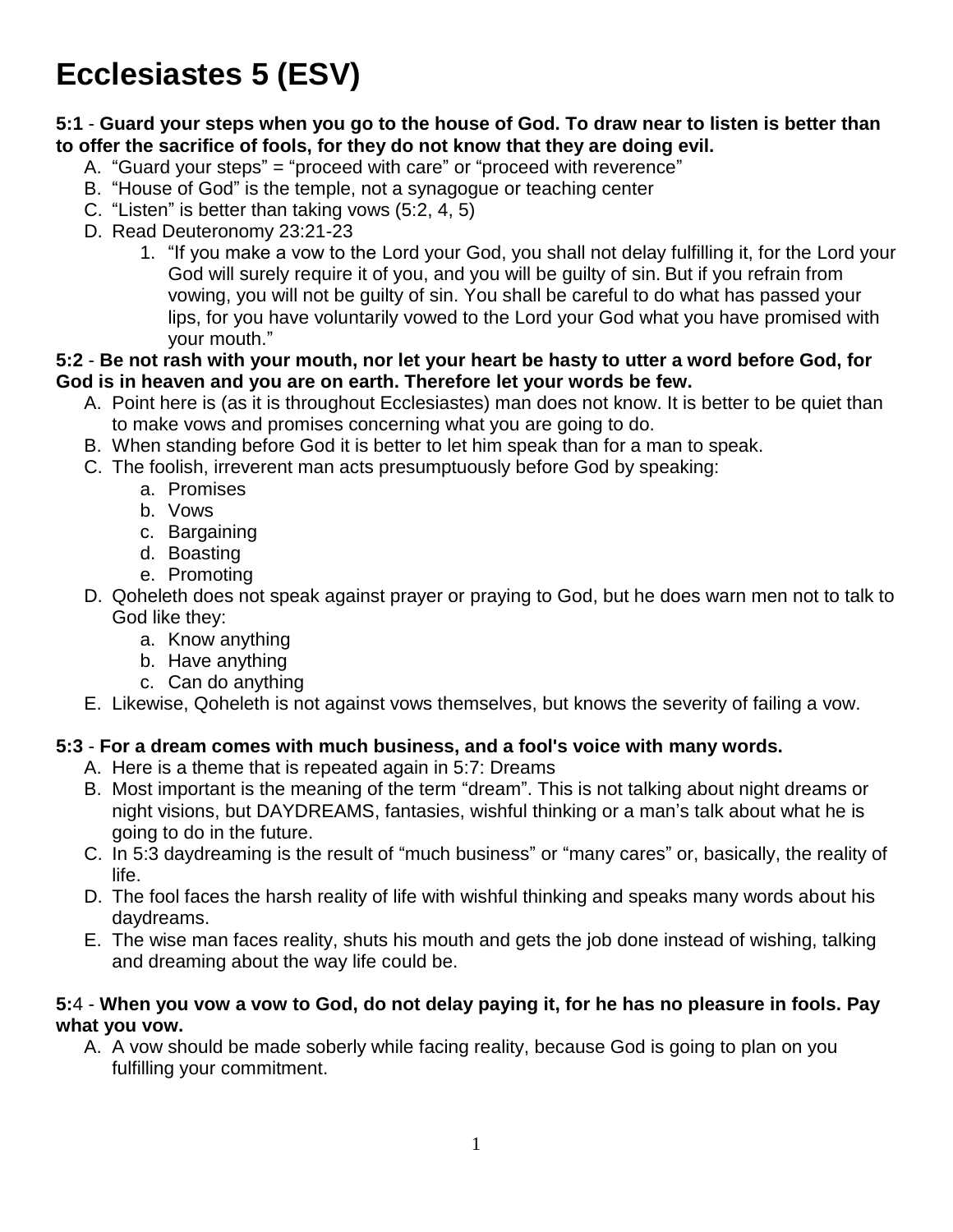B. Here is a good place to point out that emotional commitments made while the music plays in the background and the preacher utters empty promises and names meaningless examples of success are exactly what Qoheleth is warning against here.

# **5:5 - It is better that you should not vow than that you should vow and not pay.**

- A. It is better to walk out of the emotional, self-help service than to stay for the commitment.
- B. No commitment is better than a mis-based commitment.

# **5:6** - **Let not your mouth lead you into sin, and do not say before the messenger that it was a mistake. Why should God be angry at your voice and destroy the work of your hands?**

- A. The "messenger" could be:
	- a. God
	- b. An angel
	- c. Servant of God (priest, prophet)
	- d. Messenger from the temple come to collect the vow
- B. Note, the destruction that comes from an angry God when the "messenger" comes to collect the unpaid vow.

#### **5:7** - **For when dreams increase and words grow many, there is vanity; but God is the one you must fear.**

- A. Don't honor yourself by taking impressive vows or trying to accomplish great things for God
- B. Instead, be fearful of God and honor him by keeping your mouth shut.
- C. God knows. You do not.
- D. The problem comes when a man does not understand the greatness of God, but yet has the ability to keep talking about himself and making promises with his mouth.

### *NEW TOPIC: The benefit of Government, even a flawed government in a fallen world.*

#### **5:8** - **If you see in a province the oppression of the poor and the violation of justice and righteousness, do not be amazed at the matter, for the high official is watched by a higher, and there are yet higher ones over them.**

- A. The corruption of any human government is clearly admitted and identified.
- B. Qoheleth warns the reader to anticipate government corruption, instead of being surprised by it.
- C. Qoheleth explains why there is always some level of corruption in any human government (actually, any human institution):
	- a. Everyone in a government position is under someone with authority to abuse the system.
	- b. The system is designed to protect those within the ruling system who have the most authority.

# **5:9** - **But this is gain for a land in every way: a king committed to cultivated fields.**

- A. Why is this corruption tolerated? Why is corruption not rooted out completely? Why isn't a revolution better than a corrupt government?
- B. The alternative to corrupt government is total collapse and chaos.
- C. Thus, the illustration of the cultivated fields. We only find cultivated fields in cultures where there is some form of ruling class, government institution, and authoritative system.
- D. Rebellion and a culture without borders, without a system, without citizenship, without laws cannot have cultivated fields. (Genesis
- E. Organization is necessary for roads, waterworks, education, economy, family.
- F. This is why Paul says in 1 Timothy 2:1-4: *First of all, then, I urge that supplications, prayers, intercessions, and thanksgivings be made for all people, for kings and all who are in high*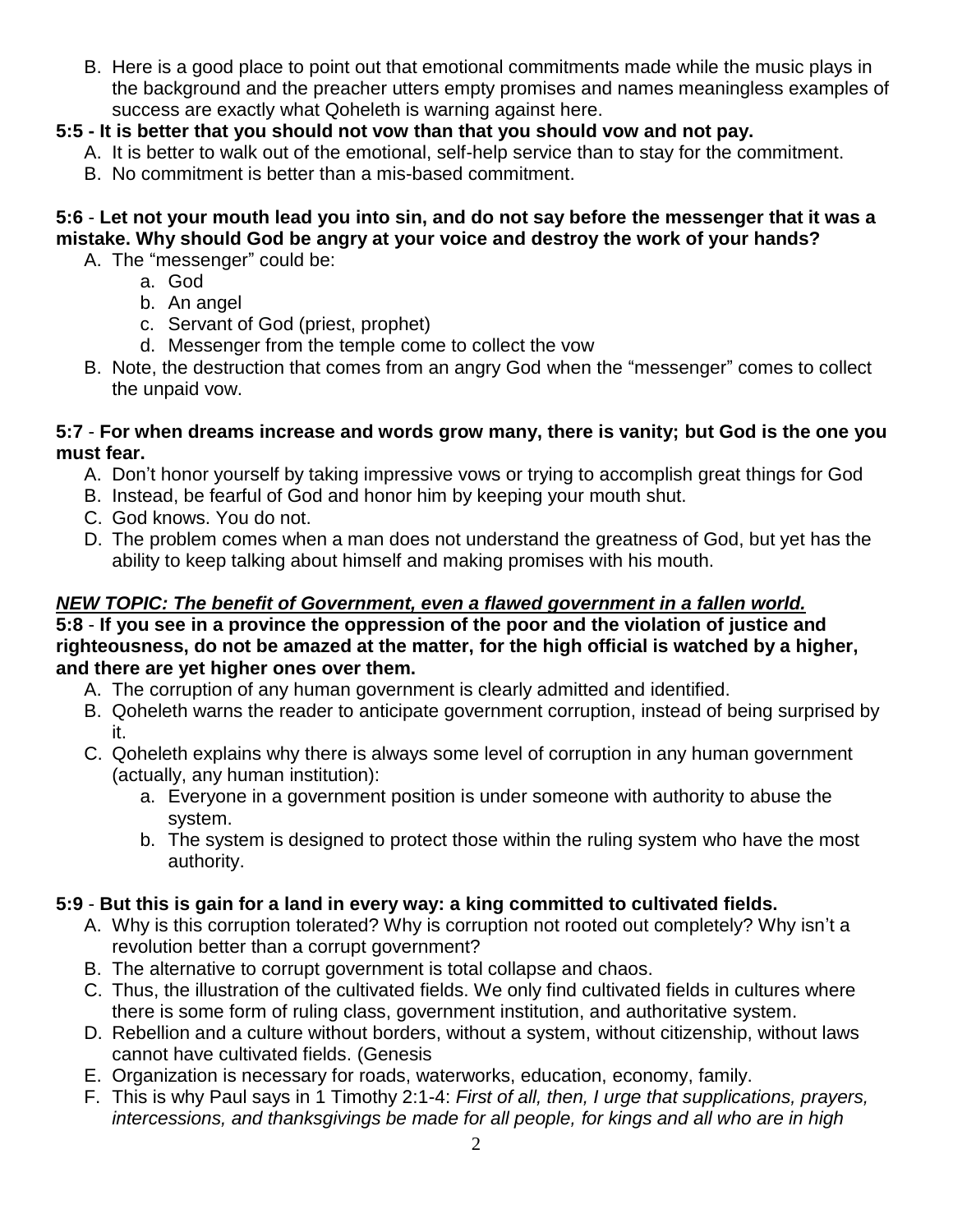*positions, that we may lead a peaceful and quiet life, godly and dignified in every way. This is good, and it is pleasing in the sight of God our Savior, who desires all people to be saved and to come to the knowledge of the truth.*"

- 1. Paul is not saying pray that your leaders are Christians
- 2. Paul is not telling Christians to rebel against Pagan kings
- 3. Paul is saying (as does Jeremiah) to pray for your leaders so that you can have a nonchaotic existence where you can live your lives, work your fields, raise your families, abound in righteous deeds and lead others to the Truth of God's eternal kingdom.
- G. Jeremiah 29:7, "*Seek the welfare of the city where I have sent you into exile, and pray to the LORD on its behalf, for in its welfare you will find your welfare*."

# *NEW TOPIC: Balancing Wealth with Contentment in Life (5:10-6:6)*

#### **5:10** - **He who loves money will not be satisfied with money, nor he who loves wealth with his income; this also is vanity.**

- A. Provisions are necessary, but the concept of wealth is a distraction from the world
- B. Ultimately, contentment with what you have along with joy in life is the best thing you can have. And, if you have it, realize it is a gift from God (as in 5:19)
- C. If you think life is about money and wealth you have missed the meaning of life and turned to a false meaning, an empty philosophy, a temporal existence, because:
	- 1. If money is your goal, you will never reach your goal. You can never have enough. Plus, on your way to nowhere you will lose you chance for joy and contentment.
	- 2. If advancement in your career is your goal, then you will never rise high enough. Also, you will miss out on joy and contentment.

#### **5:11** - **When goods increase, they increase who eat them, and what advantage has their owner but to see them with his eyes?**

- A. Increase of goods (income, money, position, etc.) is meaningless because:
	- 1. As they increase the owner's appetite also increases. There is always this empty craving that is impossible to fill.
	- 2. Eventually the owner has more than he can use or manage or eat or play with, etc. The lover of stuff will eventually get to the point that all he can do is look at them, because he doesn't know how to enjoy them.

### **5:12** - **Sweet is the sleep of a laborer, whether he eats little or much, but the full stomach of the rich will not let him sleep.**

- A. A Contrast:
	- 1. The man who works will always sleep at night. His sleep is independent of how much he has to eat. He may be poor or he may have a full refrigerator. But, the worker sleeps.
	- 2. The rich man cannot sleep:
		- i. He ate too much?
		- ii. He has too many worries about potential loss
		- iii. He is driven by thoughts and desires to make more

#### **5:13** - **There is a grievous evil that I have seen under the sun: riches were kept by their owner to his hurt,**

A. Problem: Hoarding to the point of hurting oneself.

#### **5:14** - **and those riches were lost in a bad venture. And he is father of a son, but he has nothing in his hand.**

- A. Problem: Wealth can be suddenly lost in a bad investment or a bad economy
- B. The man had a son to give his inheritance to, but the inheritance was lost.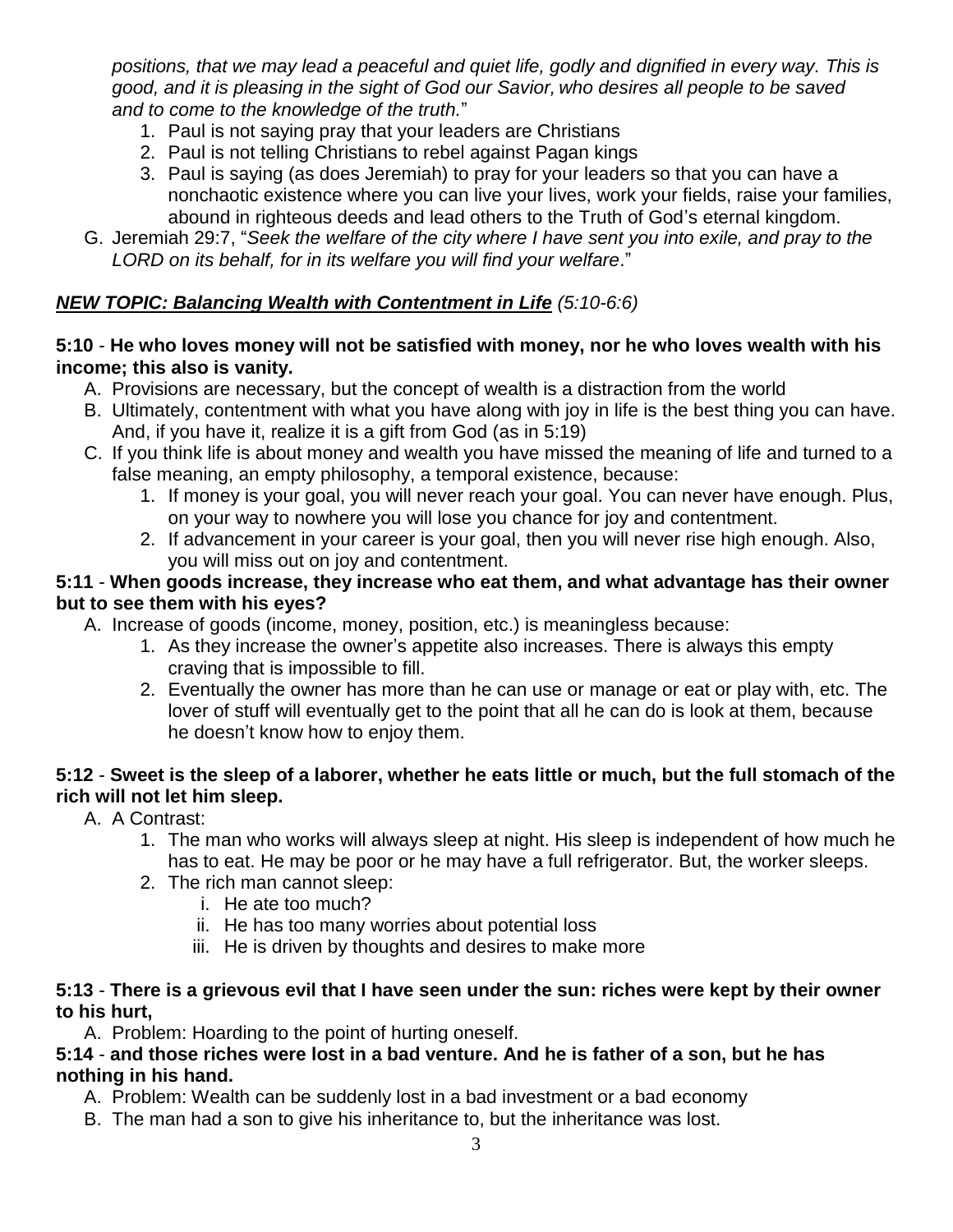#### **5:15** - **As he came from his mother's womb he shall go again, naked as he came, and shall take nothing for his toil that he may carry away in his hand.**

- A. Problem: Wealth is lost at death…every time.
- B. This is the ultimate point for identifying the futility of pursuing wealth.

#### **5:16 - This also is a grievous evil: just as he came, so shall he go, and what gain is there to him who toils for the wind?**

- A. Pursuing wealth is a toiling after the wind.
- B. If wealth is not lost in life, then it is definitely lost in death.
- C. A grievous evil? Wealth seems so important, but it will always be lost. Which means the gaining of wealth is like catching the wind:
	- 1. You cannot catch the wind, like you cannot get enough wealth
	- 2. If you do catch the wind you have really caught nothing, like when you finally catch wealth you die and find out you have nothing

# **5:17** - **Moreover, all his days he eats in darkness in much vexation and sickness and anger.**

- A. And, ultimately, not only does the man die in the end and lose his wealth…
- B. The days that the man did live gaining wealth was spent eating meals alone, clouded with thoughts of how to make and manage wealth.
- C. The man's meals were not a time of relaxing, celebration, and contentment, but times of anxiety in his mind, sickness in his body and anger in his soul.

#### **5:18** - **Behold, what I have seen to be good and fitting is to eat and drink and find enjoyment in all the toil with which one toils under the sun the few days of his life that God has given him, for this is his lot.**

- A. This is the balance:
	- 1. You must work…this is your lot in life…embrace it.
	- 2. You must work for food…you cannot escape the fact you have an appetite and need food.
	- 3. Point: Labor, eat, drink and enjoy your work and your food!
	- 4. That's it! If you can manage this then you have received a gift from God!

### **5:19** - **Everyone also to whom God has given wealth and possessions and power to enjoy them, and to accept his lot and rejoice in his toil—this is the gift of God.**

#### **5:20** - **For he will not much remember the days of his life because God keeps him occupied with joy in his heart.**

- A. We remember the good times, and tend to forget the bad.
- B. This is a gift from God!

# **Ecclesiastes 6**

# **6:1** - **There is an evil that I have seen under the sun, and it lies heavy on mankind:**

A. Point of 6:1-6 is the worst case scenario: To have the wealth without the ability to enjoy it. B.

**6:2** - **a man to whom God gives wealth, possessions, and honor, so that he lacks nothing of all that he desires, yet God does not give him power to enjoy them, but a stranger enjoys them. This is vanity; it is a grievous evil.**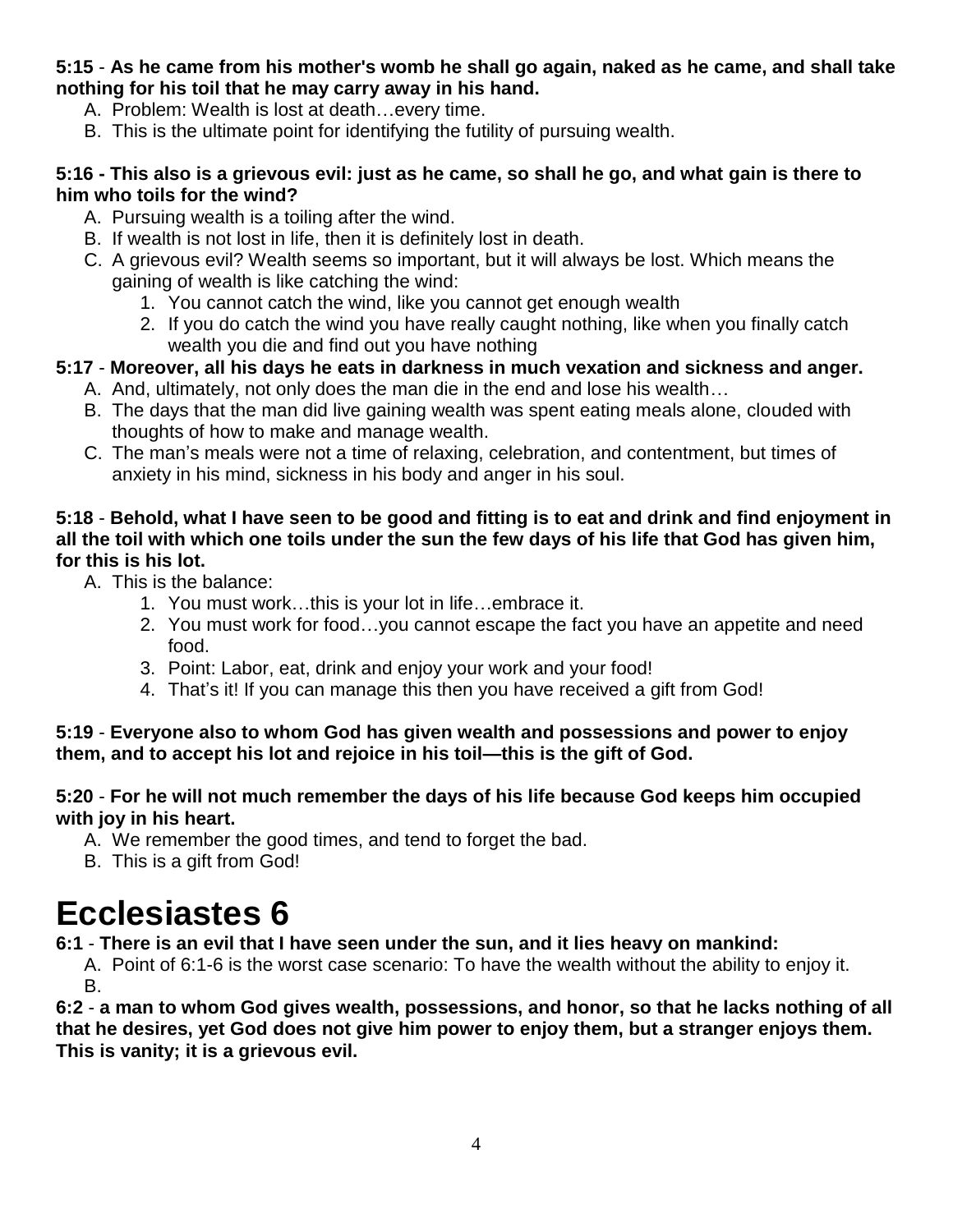#### **6:3** - **If a man fathers a hundred children and lives many years, so that the days of his years are many, but his soul is not satisfied with life's good things, and he also has no burial, I say that a stillborn child is better off than he.**

- A. Three theoretical needs for the good life:
	- a. Wealth… as in "wealth, possessions, and honor, so that he lacks nothing of all that he desires"
	- b. Long life…as in "lives many years, so that the days of his years are many"
	- c. Many children….as in "fathers a hundred children"

# **6:4** - **For it comes in vanity and goes in darkness, and in darkness its name is covered.**

- A. The stillborn child is better than the man with wealth, long life and many children
- B. "he also has no burial" could (and, does in some translations) refer to the stillborn child who may not even have a funeral.
- C. The stillborn child comes and goes in darkness without experiencing the futility of life, the vanity of wealth and the pain of labor.
- D. In this sense, the stillborn child has the best monopoly card: Advance directly to 'Go' and collect \$200!

#### **6:5** - **Moreover, it has not seen the sun or known anything, yet it finds rest rather than he.**



# **6:6** - **Even though he should live a thousand years twice over, yet enjoy no good—do not all go to the one place?**

# *NEW TOPIC: Three Proverbs* (6:7-9)

# **6:7** - **All the toil of man is for his mouth, yet his appetite is not satisfied.**

- A. The topic of appetite.
- B. All men (wise, fool, wealthy, poor) have to eat.
- C. They can never escape their humanity through any of these things:
	- 1. Wealth…they still have to eat.
	- 2. Wise… they still have to eat.
	- 3. Knowledge…they still have to eat.
	- 4. The fool and the poor still have to eat.

#### **6:8** - **For what advantage has the wise man over the fool? And what does the poor man have who knows how to conduct himself before the living?**

- A. Even a life spent in pursuit of knowledge leaves a man with an appetite.
- B. The educated have no advantage over the poor man even if the poor man knows how to behave socially acceptable.
- C. Both have the same problem: Their life is driven by hunger or appetite. We are mortal.

#### **6:9** - **Better is the sight of the eyes than the wandering of the appetite: this also is vanity and a striving after wind.**

- A. This third parable seems to come to the same conclusion.
- B. It is better to be satisfied with what you have (or, what you can see as in "is the sight of the eyes") than to have an uncontrolled, unsatisfied appetite that drives the man on and on:
	- 1. Appetite for wealth drives the wealthy man on to a place of dissatisfaction.
	- 2. Appetite for knowledge (which sets up the next verses) drives the man of knowledge to a place of frustration.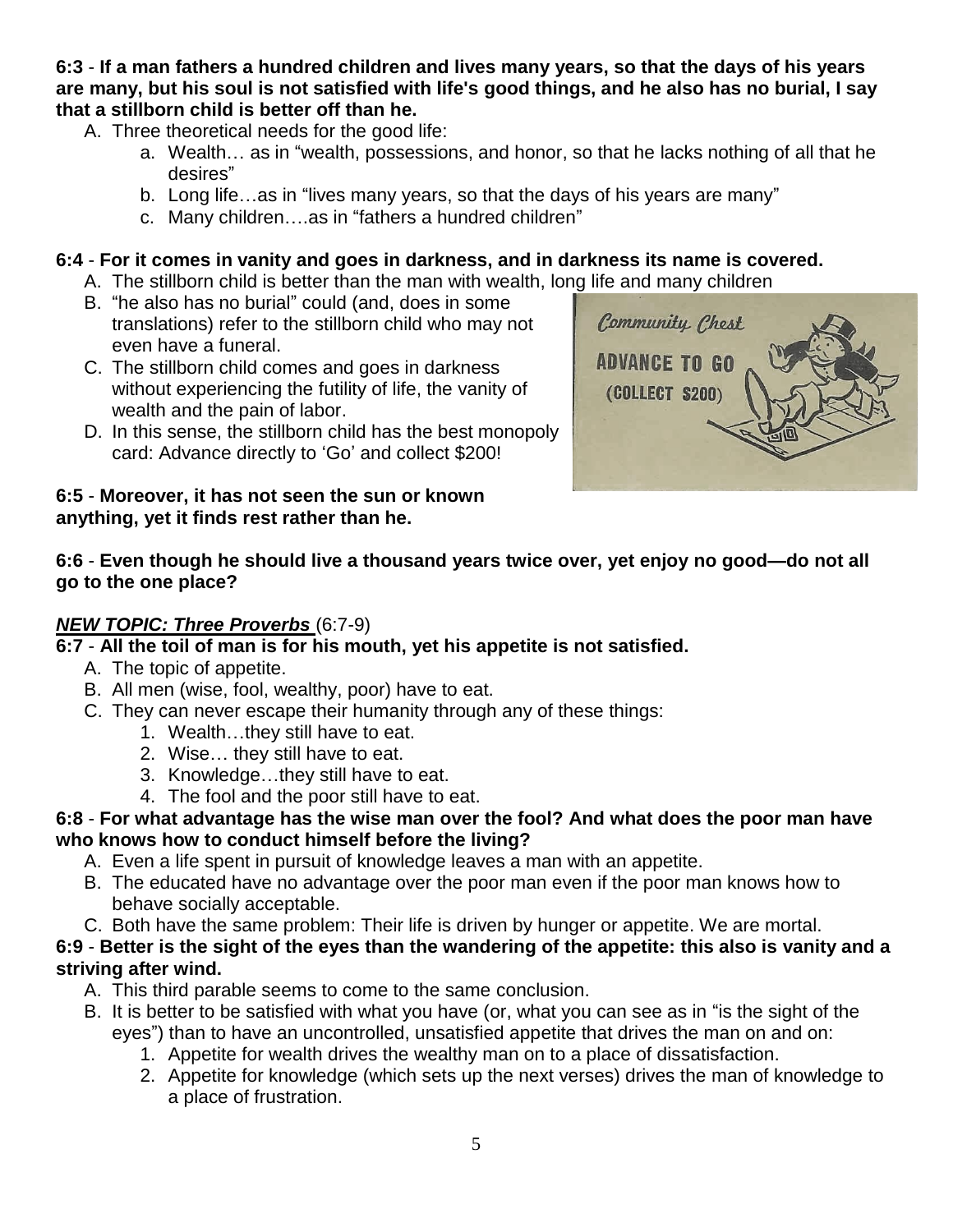# *NEW TOPIC: Adam Knew, Learn it and Accept it* (6:10-7:4)

These are three verses that take us back to the beginning of mankind when the frustration began with Adam. The Hebrew word "adam" which is translated "man" is used four times. The use of words such as "known", "knows what is good", "named" and "Adam" may be direct links to the events of Genesis 2-3 where Adam was given knowledge and named all things, but desired more knowledge than he was allowed and tried to contest for the knowledge of his stronger authority, God.

#### **6:10** - **Whatever has come to be has already been named, and it is known what man is, and that he is not able to dispute with one stronger than he**.

- A. "Adam" ('man') was taken from the "adama" ('soil') and was limited to his human mortality.
- B. Adam in his human state named all the living things, and, so, understood them and had mastery over them.
- C. Adam was the first teacher. He was the one who categorized everything and explained everything. There is no need to go beyond Adam's knowledge, understanding or beyond his teaching. It was revealed to him by God and mastered by Adam.
- D. But, even Adam was not content. Even Adam pushed to know more. Thus, the Tree of knowledge of Good and Evil, the knowledge that would make mortal dirt man understand the things only God knew.
- E. Adam's quest for the knowledge belonging to God led to his rebellion against God.
- F. God crushed the rebellion

# **6:11** - **The more words, the more vanity, and what is the advantage to man**?

- A. Today we find ourselves in a similar position. Not content with the knowledge we have been given.
- B. Not only do we have an appetite for food or want more wealth. We also want knowledge that is beyond our ability.
- C. The knowledge that Adam obtained from the Tree was of no advantage to man (Adam)

# **6:12** - **For who knows what is good for man while he lives the few days of his vain life, which**

# **he passes like a shadow? For who can tell man what will be after him under the sun**?

- A. No one is going to go beyond what Adam knew, named, understood or learned.
- B. No one can answers the questions that are hidden in God.
- C. No one can tell man what God has not permitted man to know.

# **Ecclesiastes 7 (ESV)**

Ultimately, the day of your death is better than the day you are born. (7:1-4)

**7:1** - **A good name is better than precious ointment, and the day of death than the day of birth**.

A. A "good name" is secured at death. At death your deeds are sealed. Your reward is set. **7:2** - **It is better to go to the house of mourning than to go to the house of feasting, for this is the end of all mankind, and the living will lay it to heart**.

- A. "house of mourning" celebrates the good life of the "good name."
- B. "precious ointment" refers to luxury, "house of feasting" is a place where you can be distracted from the importance of a "good name" and the futility of life. Mistakes are made there.

# **7:3** - **Sorrow is better than laughter, for by sadness of face the heart is made glad**.

A. The heart is made glad when you stay focused on the things that really matter.

#### **7:4** - **The heart of the wise is in the house of mourning, but the heart of fools is in the house of mirth**.